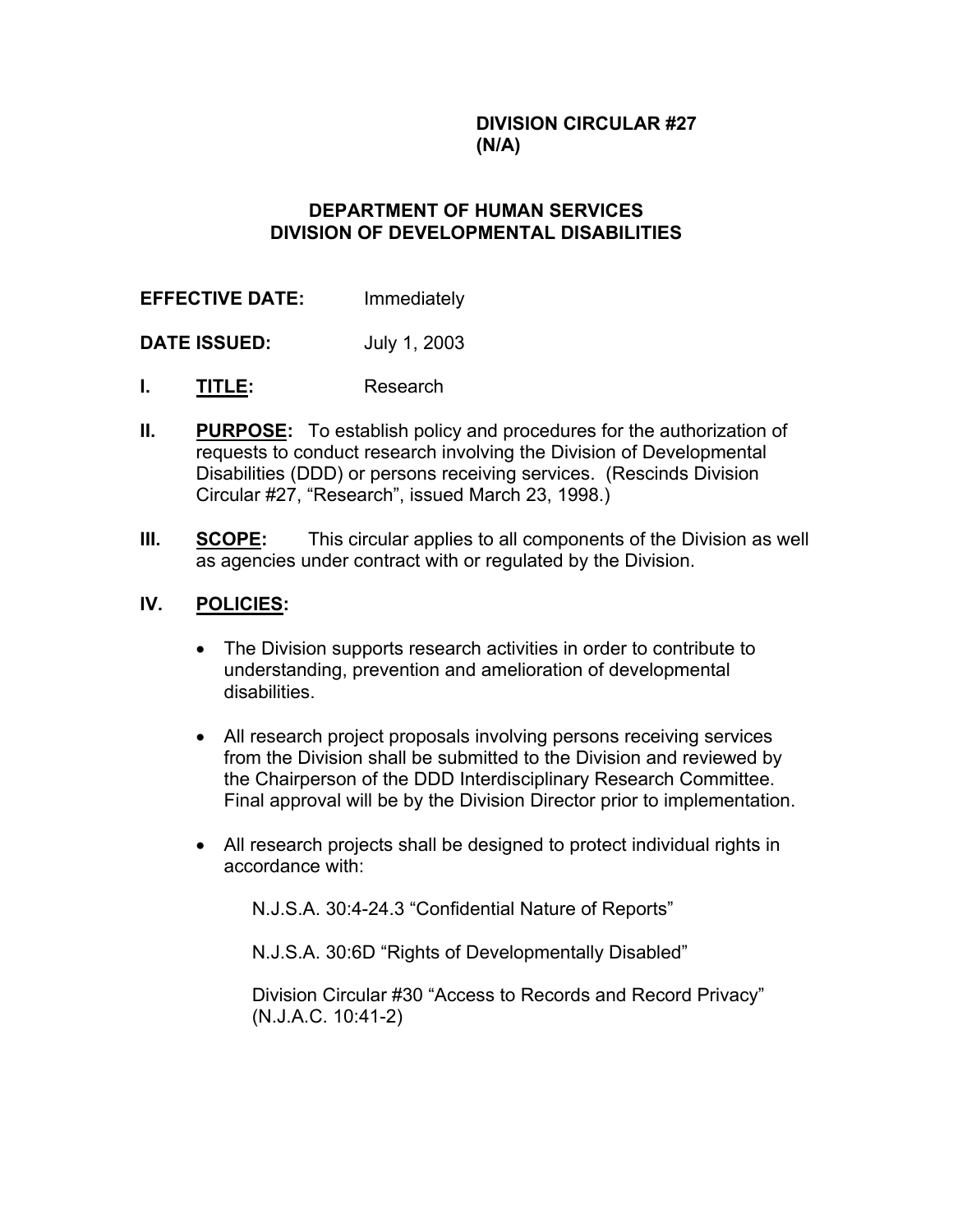45 CFR 46.102-113 "Statement of Assurance on Research with Human Subjects"

• Findings and conclusions of research shall be made available to the Division.

## **V. STANDARDS:**

A. **Definitions** - For the purposes of this circular, the following terms shall have meanings defined herein:

"Accepted Clinical Practice" means treatment that includes medical, psychological, psychiatric or behavioral procedures that are recognized by professionals in a particular area of service delivery (e.g., medical personnel, psychologists, behavioral modification program technicians, social workers, etc.) as effective treatment for a particular clinical diagnosis. This may be evidenced by FDA approval, citations in textbooks or peer reviewed professional journals, recognition by professional societies or organizations as acceptable practice, or other commonly used reporting mechanisms.

"Clinical Evaluation/Screening Studies" means monitoring the effectiveness of approved procedures, medications or devices.

"DDD" means Division of Developmental Disabilities.

"Division Component" means a Developmental Center, Region of Community Service, Bureau, Office or Unit of the Division's Central **Office** 

"Individual Habilitation Plan (IHP)" - Refer to Division Circular #35.

"Interdisciplinary Research Committee (IRC)" means a group of no fewer than five and no more than 15 individuals representing a variety of professions who are responsible to review research proposals submitted to the Division.

"Private Agency" means an agency regulated by or under contract with the Division of Developmental Disabilities.

"Research" means the activities described below: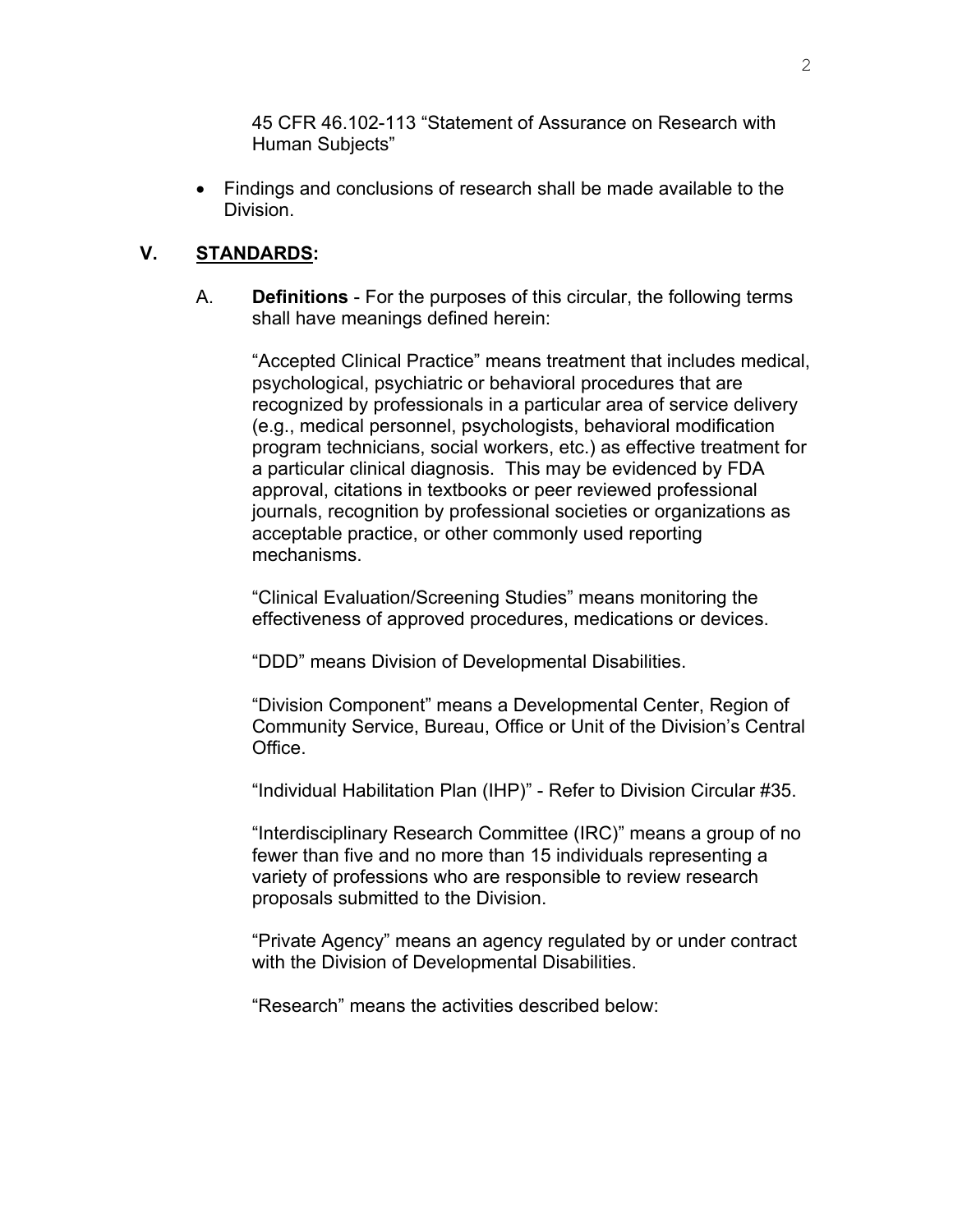#### **Level 1 Activities - Non-Experimental Designs**

These activities utilize data from existing data bases or information which is regularly collected as part of the individuals' routine programming, behavioral or medical treatment plans or involve use of techniques/procedures that represent accepted clinical practice by professionals in the field. Organized data collection or use of standardized methods of service delivery during use of accepted clinical practice methods does not constitute experimental research, but is an indication of accepted professional conduct during delivery of a service and falls under the purview of quality assurance or monitoring. Examples are listed below.

- a. Clinical case studies and case reports.
- b. Reports of accepted clinical/habilitative treatment practices. This could include clinical evaluation/screening studies if all techniques utilized represent accepted clinical practice. Also, there could be cases where the relative effectiveness of two or more approved and effective treatments or interventions (e.g., drugs, medical procedures, behavior programs, educational practices, etc.) wish to be compared, the potential risks or side effects of each treatment are the same for the individual(s), and the clinician knows which treatment each person is receiving.
- c. Initial observation and descriptive reports (e.g., identification of previously unreported syndromes, diagnoses, response patterns, or other phenomena).
- d. Descriptive reports using demographic, clinical, or program data on groups to describe a subset of the population of people with developmental disabilities. Includes program descriptions, descriptions of databases, file or record systems.
- e. Projects designed to develop information on a specific segment of the population of people with developmental disabilities (e.g., assembling routine medical histories of aging people or infants at risk for developmental disabilities).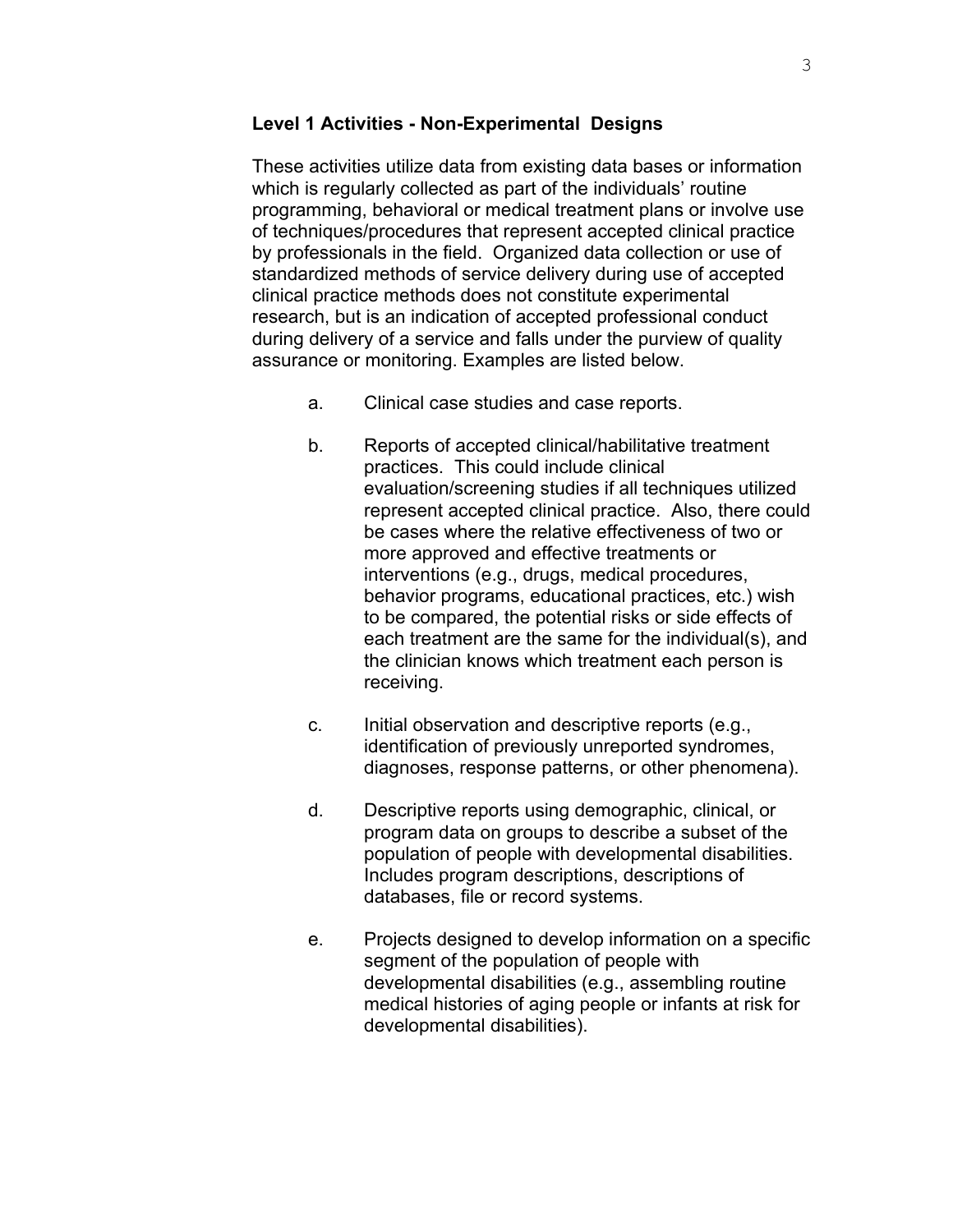- f. Questionnaire or other rating scale and survey research involving persons receiving services from the Division of Developmental Disabilities.
- g. Simple pretest-posttest and static group comparisons that involve no experimental control parameters. Examples include change score analyses, costbenefit analyses, education progress reports/studies, service utilization reports, and program evaluation research.
- h. Administrative experimentation projects (e.g., comparison of two living units, programs, or case management models)
- i. Correlational studies on existing clinical and service database using coded, and sometimes aggregated information.
- j. Retrospective utilization and outcome studies employing existing service data, or outcome studies arising from naturally occurring experiments (e.g., closing of a facility and transfer of clients to several small sites).
- k. Use of non-reactive measures. Non-reactive measures are those that do not require the performance of subjects. An example would be the application of a post hoc algorithm to existing performance data; a simple example would be counting ticket sales at an event to determine peak time of attendance.

#### **Level 2 Activities - Prospective Outcome Designs**

These activities reflect the more classical experimental design techniques, utilizing such things as prospective random assignment to control and experimental treatment groups, and blind or double blind testing and evaluation of subjects. Examples are listed below.

- a. Controlled prospective outcome studies.
- b. Pretest-posttest control group designs.
- c. Behavioral Designs including Reversals and/or Multiple Baseline techniques for research purposes.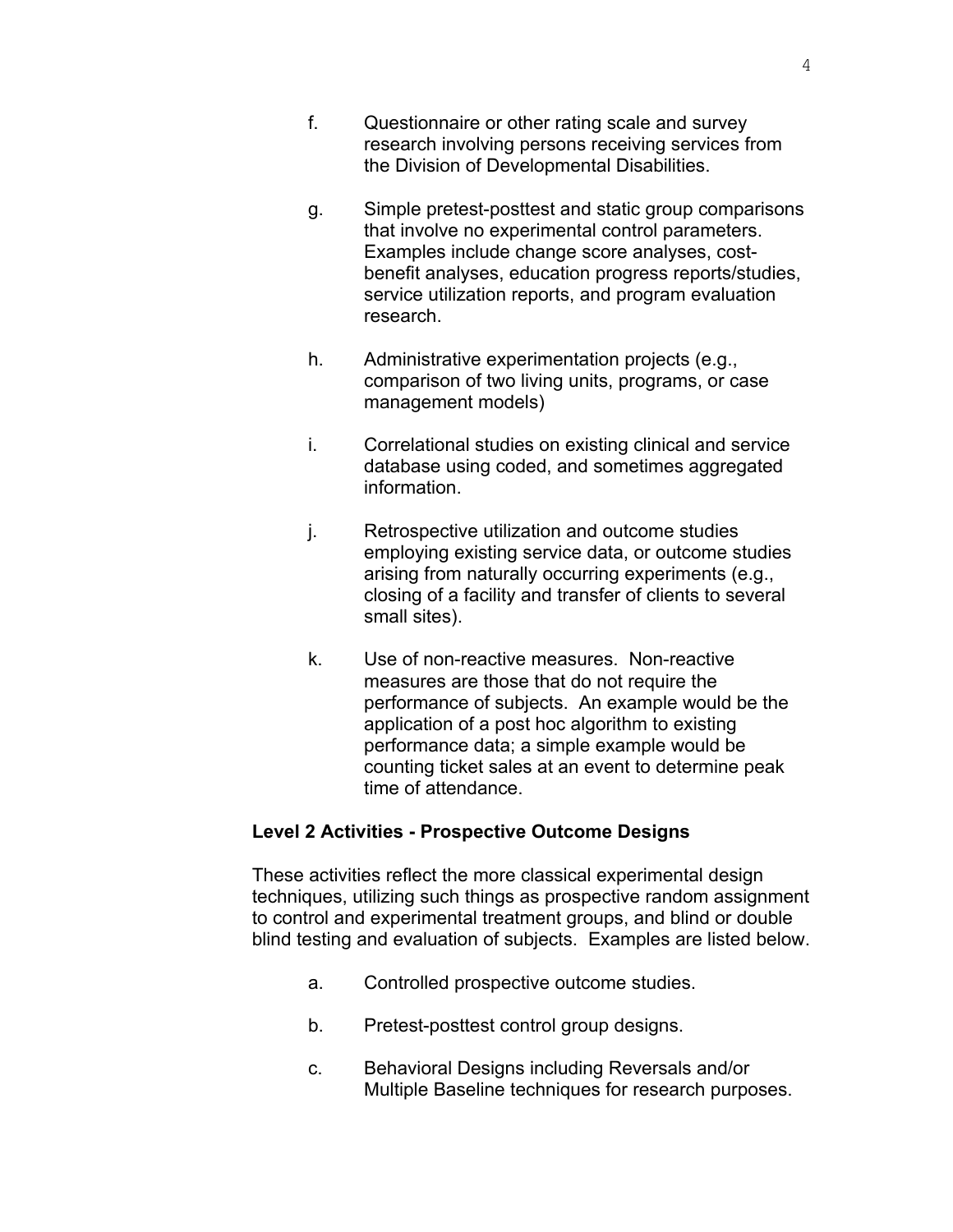- d. Prospective, blinded or non-blinded drug or medical treatment efficacy studies.
- e. Studies in which variables or treatments are systematically varied, certain experimental conditions are induced or variables are otherwise manipulated.
- B. The principal investigator seeking to conduct research is affiliated with an organization that publishes ethical standards for the conduct of research.
- C. The principal investigator is affiliated with or sponsored by an organization that shares responsibility for the protection of participants in research studies.
- D. The Division Director reserves the right to rescind approval of a research project at any time for good cause.
- E. A Division staff member may be assigned by the administrative head of the Division component in which the project is to be conducted to provide liaison with each research project.
- F. Access to an individual's records or other confidential information by persons outside the Department of Human Services shall not be permitted without prior written authorization by the competent adult or the guardian of the incompetent adult or minor unless the person (or persons) requesting access to the records is(are) under contract with the Division to conduct research or program evaluation or technical assistance requiring access to this information and there is a signed assurance by this person(s) on file with the Division attesting to his/her compliance with N.J.A.C. 10:41-2.
- G. When it is determined by the Division that a guardian ad litem is required in accordance with N.J.S.A. 30:6D-5a(4), the researcher shall be responsible to pay for any associated attorney fees or court costs.
- H. The participation of a person receiving services in a research project shall not unduly conflict with the provision of services recommended in his/her IHP.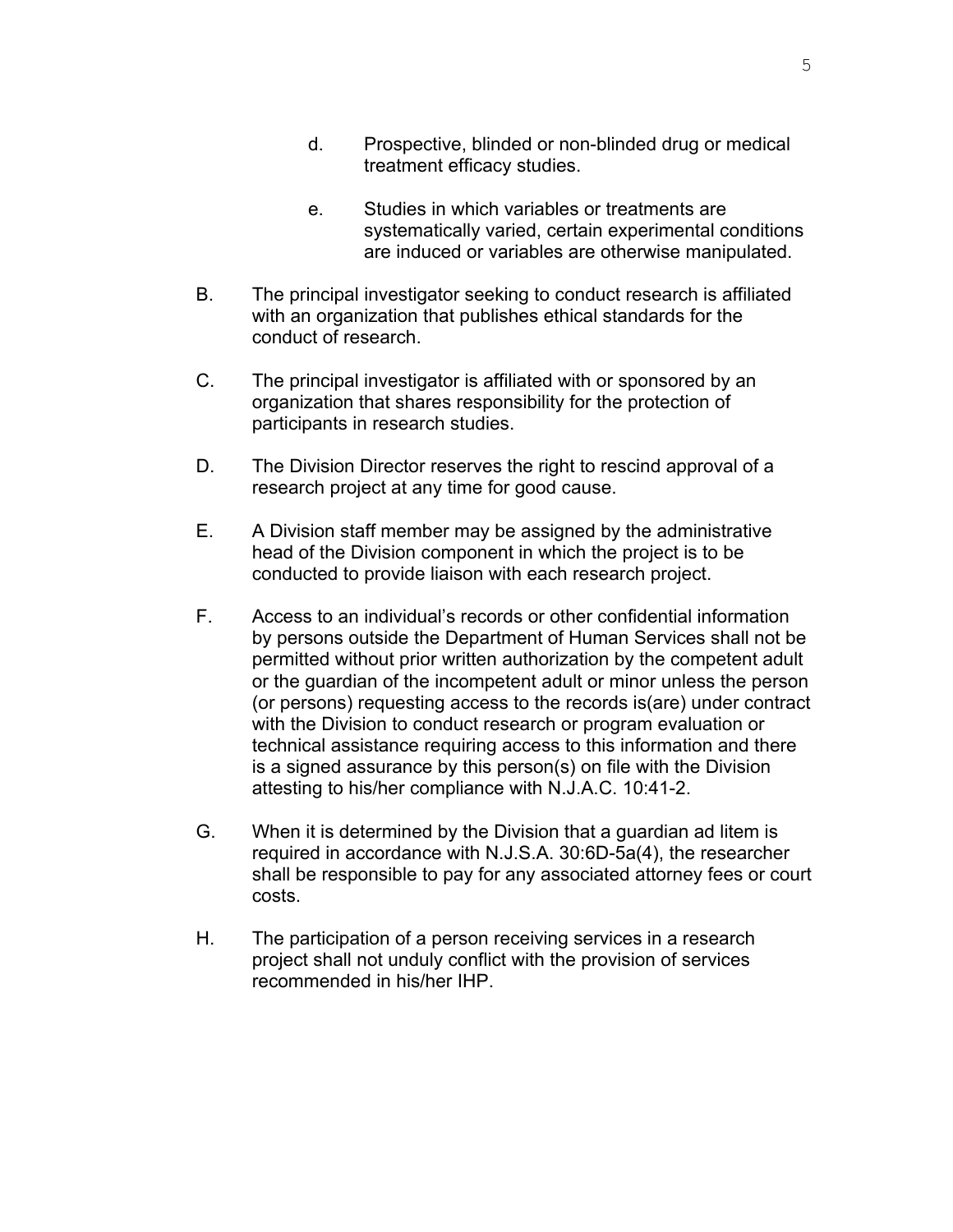I. Those members of the Interdisciplinary Research Committee who are not employees of the Division may receive reimbursement for travel expenses (i.e., mileage, tolls, parking, public transportation expenses and meals). Committee members who are affiliated with an organization under contract with DDD may receive reimbursement through their agency's contract.

# **VI. PROCEDURES:**

- A. The principal investigator shall submit a written proposal to the Division Director, which outlines the purpose, nature, potential outcome(s) and possible practical or theoretical implications of the planned research.
- B. Level 1 techniques are reviewed by the chairperson of the IRC but do not constitute research that require review by the full IRC or HRC. But any proposal using Level 1 techniques may be reviewed by the appropriate human rights committee if other human rights issues are present.
- C. Level 2 techniques do require review by the IRC, however, the chairperson may determine that review by the full committee is not required if there is no apparent increased risk to human subjects. In this case the chairperson, in consultation with the Division's Administrative Practice Officer, may provide an expedited review of the proposal or call on other members of the IRC to provide an expedited review.
- D. The chairperson of the IRC will make the determination of whether a proposed research project is Level 1 or Level 2 research.
- E. Application for Permission to do Research
	- 1. Each proposal shall be accompanied by a cover letter on official agency stationary which contains the following information:
		- i. Name and mailing address of the person submitting the proposal.
		- ii. Affiliation of the principal investigator to the Division e.g., employee, volunteer intern, no affiliation.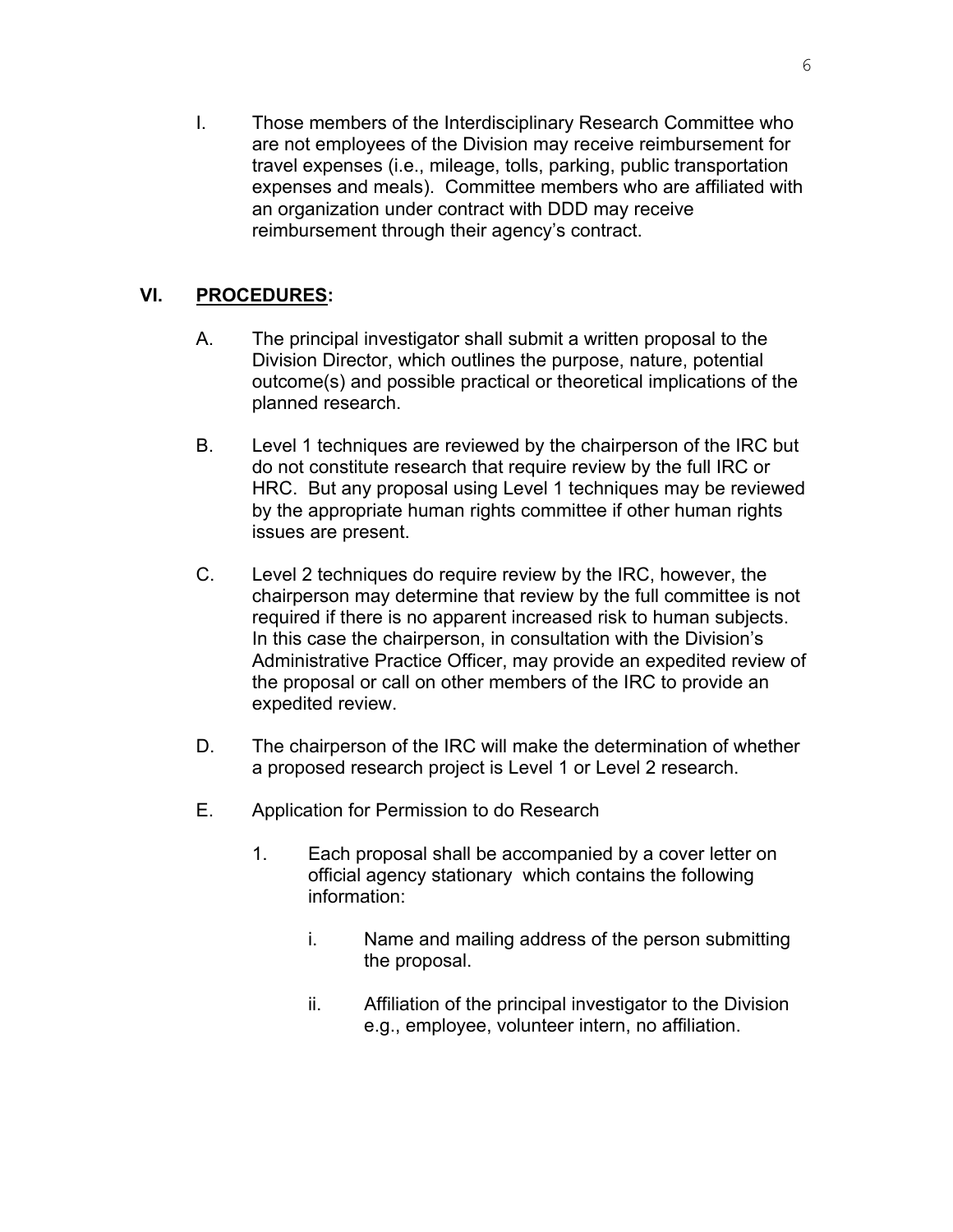- iii. Name and address of the organization with whom the principal investigator is affiliated including college or university.
- iv. Status of approval or reviews by affiliated organization.
- v. Title of research proposal.
- vi. Intended site(s) of research.
- vii. Reason the research is being conducted.
- 2. Proposal Format (These items in the proposal may be modified at the discretion of the IRC Chairperson for Level 1 Research Proposals)
	- i. Summary/abstract of proposal
	- ii. Rationale/hypothesis
	- iii. Methodology
		- a. Subject selection
		- b. Research design
		- c. Data collection procedures
		- d. General analyses
		- e. A short review (2-3 pages) of the relevant material from the professional literature with a bibliography.
		- f. A current curriculum vitae of the applicant. If the applicant is a graduate student or post doctoral fellow, a curriculum vitae of the sponsor shall also be submitted.
		- g. A statement of the expected time frame for the project.
		- h. A statement of the role of Division staff at the facility where the project will be conducted.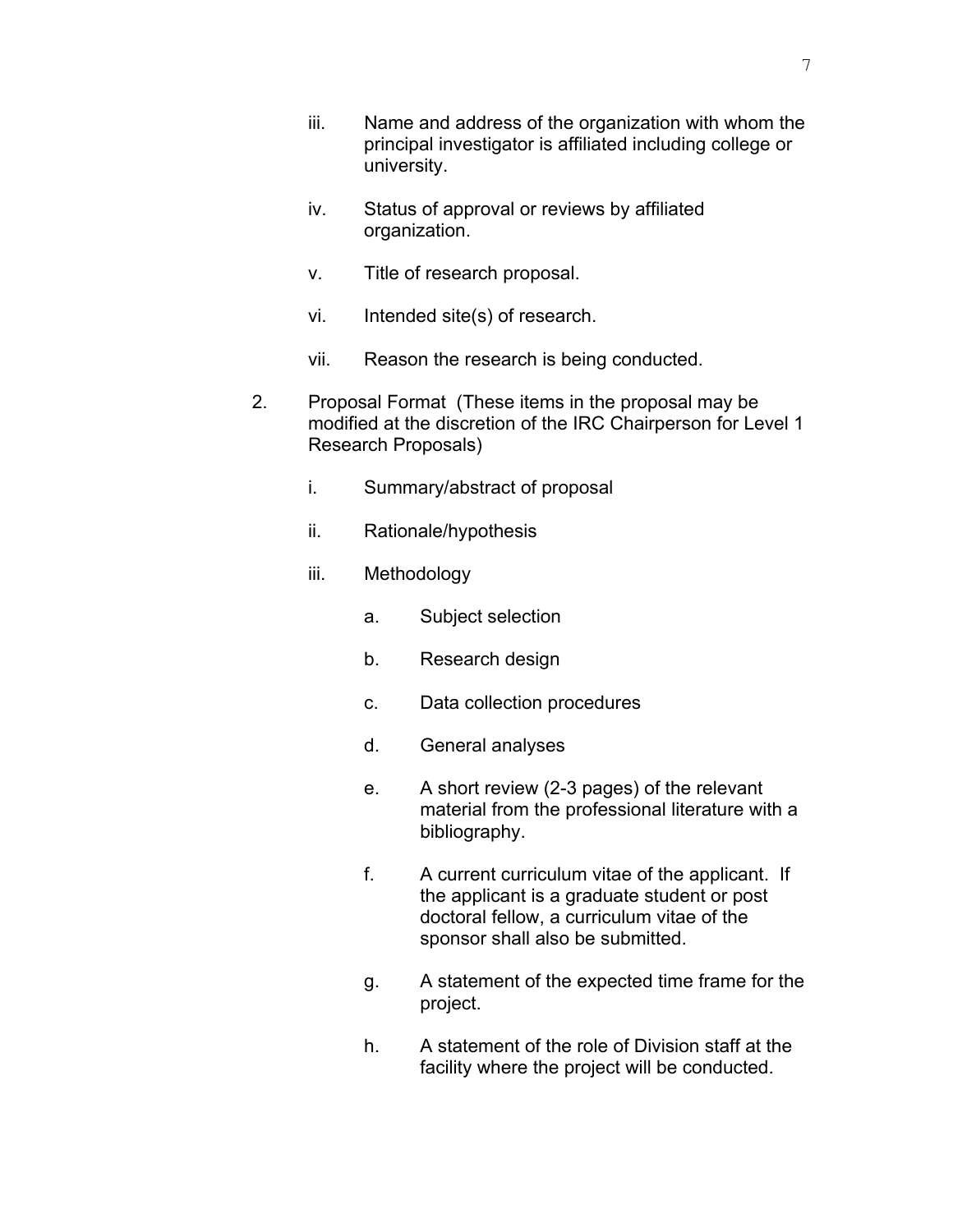- iv. Informed consent
	- a. Risk factors associated with research
	- b. Confidentiality
	- c. Risk to individual
	- d. Voluntary nature of participation and statement that the individual can withdraw at any time without fear of reprisal.
- F. Interdisciplinary Research Committee (IRC)
	- 1. The Division Director shall appoint a chairperson and up to fourteen additional members to the committee.
	- 2. The members of the research committee shall have diverse backgrounds and represent a variety of professions such as: medicine, psychology, education and social work.
	- 3. At least one member shall have expertise in research design.
	- 4. At least one member shall not be an employee of the Division.
	- 5. If there is a conflict of interest for any member of the committee, that committee member shall not be included in determining committee consensus.
	- 6. At its discretion, the committee may invite individuals with competence in special areas to assist in the review of issues which require expertise beyond or in addition to that available within the committee.
	- 7. The committee shall meet when the chairperson schedules a meeting to review a research proposal or conduct other committee business. The committee shall only conduct business when the chairperson determines that sufficient members are present.
	- 8. The chairperson shall appoint a temporary chairperson whenever the chairperson is unable to attend a committee meeting.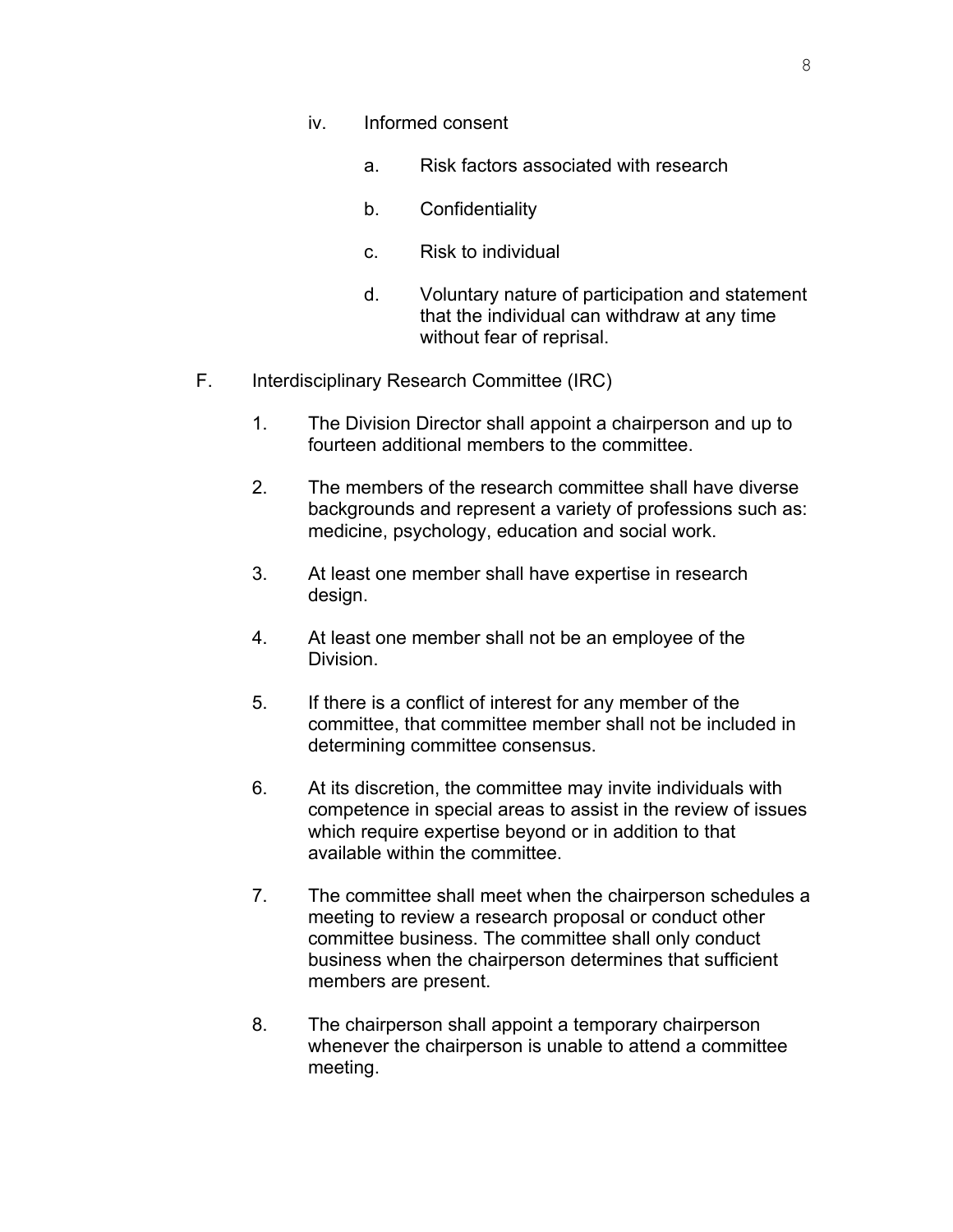- 9. The committee shall consider the proposal according to the following criteria of approval:
	- a. The risks to the subject(s) are within acceptable limits and reasonable efforts have been made to ensure the safety of the individual.
	- b. The risks to the subject(s) are reasonable in relationship to the anticipated benefits.
	- c. The selection of the subject(s) is equitable.
	- d. Informed consent is obtained where appropriate.
	- e. The research design makes adequate provision for monitoring data collection.
	- f. The research design is adequate to achieve its intended end.
	- g. The research design includes adequate provisions to protect the privacy of the individual and maintain the confidentiality of the data.
	- h. The research design is in compliance with the provisions of federal and state laws and regulations and conforms with acceptable ethical standards (e.g., Belmont Report, APA, AMA, etc).
- 10. The recommendations of the chairperson or the full committee shall be communicated in writing by the chairperson to the Division Director. If disapproved, supporting reasons shall be included.
- 11. The Committee may adopt such other procedures to facilitate its functioning as the group deems necessary.
- G. Application for Approval
	- 1. The chairperson or full committee shall complete its review of the proposal within 30 days of its receipt.
	- 2. If the Level 2 research proposal has preliminary approval by the chairperson or full committee and has not been approved by a Human Rights Committee, it shall be referred to the Human Rights Committee in the Division component(s) or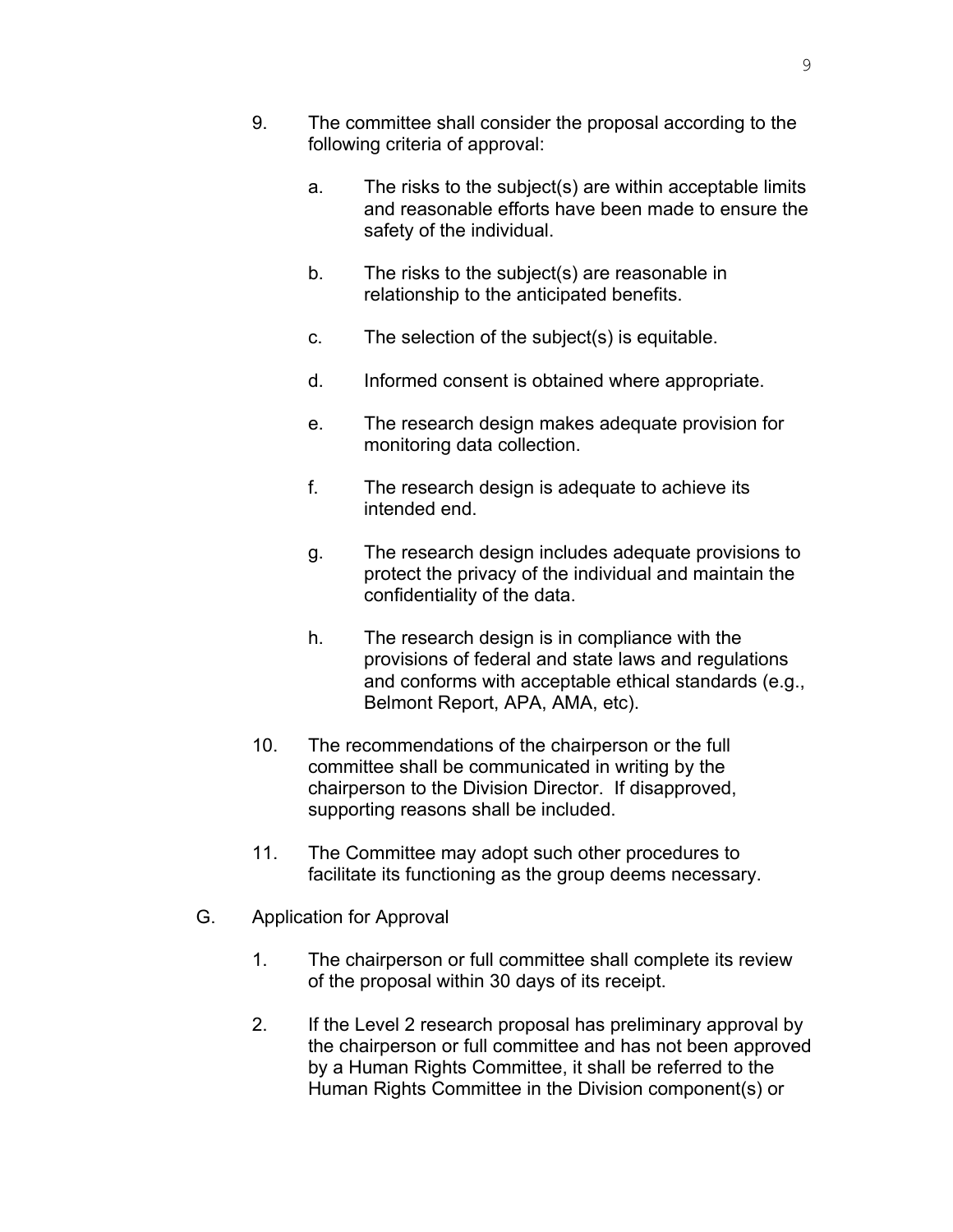private agency where the research is to be conducted. Documentation of Human Rights Committee approval will be required before final approval is granted by the IRC.

- H. Human Rights Committee (HRC)
	- 1. The HRC shall assure that the Level 2 proposal:
		- a. Protects the rights and welfare of research subjects who receive services from the Division.
		- b. Includes a procedure for obtaining consent to participation in research by adequate and appropriate methods;
		- c. Ensures that individuals served are not used as a captive source of research;
		- d. Reviews the potential risks and benefits to the participants.
	- 2. The HRC shall assure that any agreement entered into by individual and/or guardian does not contain any waiver, release or hold harmless agreement of any kind.
	- 3. The HRC shall make a written recommendation to the Interdisciplinary Research Committee as soon as possible but no later than 30 days after receipt of the proposal.
- I. Informed Consent

Consent shall be obtained from a competent adult or guardian for a minor or incompetent adult or guardian ad litem as applicable in accordance with Division Circular #41.

- J. Implementation
	- 1. The chairperson of the IRC shall submit a written recommendation to the Division Director.
	- 2. The Division Director shall inform the principal investigator of his decision in writing. Copies shall be sent to the chairpersons of the IRC and the HRC as well as the Administrative Head of the component.